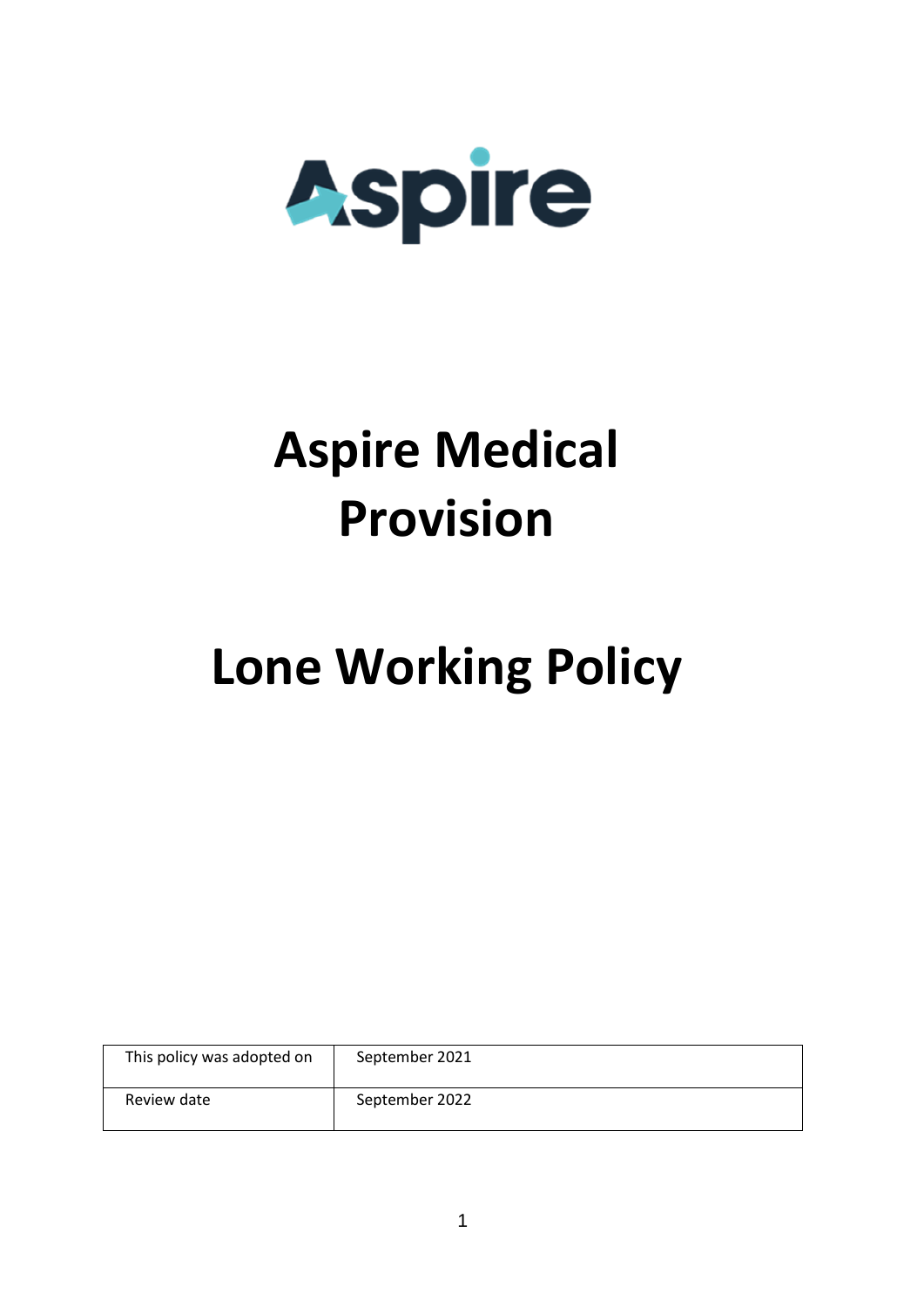### **Contents**

- 1. Purpose and context
- 2. Guidelines

### **1. Purpose and Context**

The purpose of this document is to ensure the safety of staff and pupils. Staff should not put themselves at personal or professional risk as a result of doing their job. However, staff will, from time to time, need to make professional judgements about the wisdom of particular situations and it is important that they feel able to do this taking the context into account. However, the guidelines within this policy MUST be followed. Staff should feel confident that their professional behaviour would have the support of the management of name of school. If in doubt, it is important to seek the advice of line managers.

## **2. Guidelines**

#### **Professional Boundaries – Confidentiality**

No information about the pupil or family should be disclosed to anyone without the parents/carers consent in accordance with GDPR regulations, except in cases of child protection/safeguarding.

#### **Travelling and teaching in pupil's homes**

- All staff who are undertaking teaching at home should have the appropriate business insurance cover on their motor vehicle insurance certificate. It is recommended that staff be covered through membership of an emergency breakdown and repair service also
- All staff MUST let the school office and/or their line manager know where they are going
- Always keep a mobile phone on so that you can be contacted whilst lone working
- The Home Tuition Leads will use the initial referral information in order to conduct any risk assessments following the initial home visit. This risk assessment (as appropriate) will need to be used for teaching in the home. The Leads should not make a visit unaccompanied if there is any uncertainty about it.
- Consider the following once home tuition has been agreed
	- o Make sure you have planned your route and the time needed
	- $\circ$  Try to park your car as close as possible to the venue. If you cannot park close by, be aware of the risks involved in walking (handbag, phone etc.) and practice protective behaviours;
	- o Do not carry a lot of cash or valuable items
	- Park to ensure that you can leave safely and quickly if needed.; ensure you leave nothing visible in your car. Lock up all valuables in the boot.
- Any pupil information with identifying data e.g. address, date of birth, should not be carried in cars.
- If an accident should occur when you are driving alone, please follow normal school reporting procedures